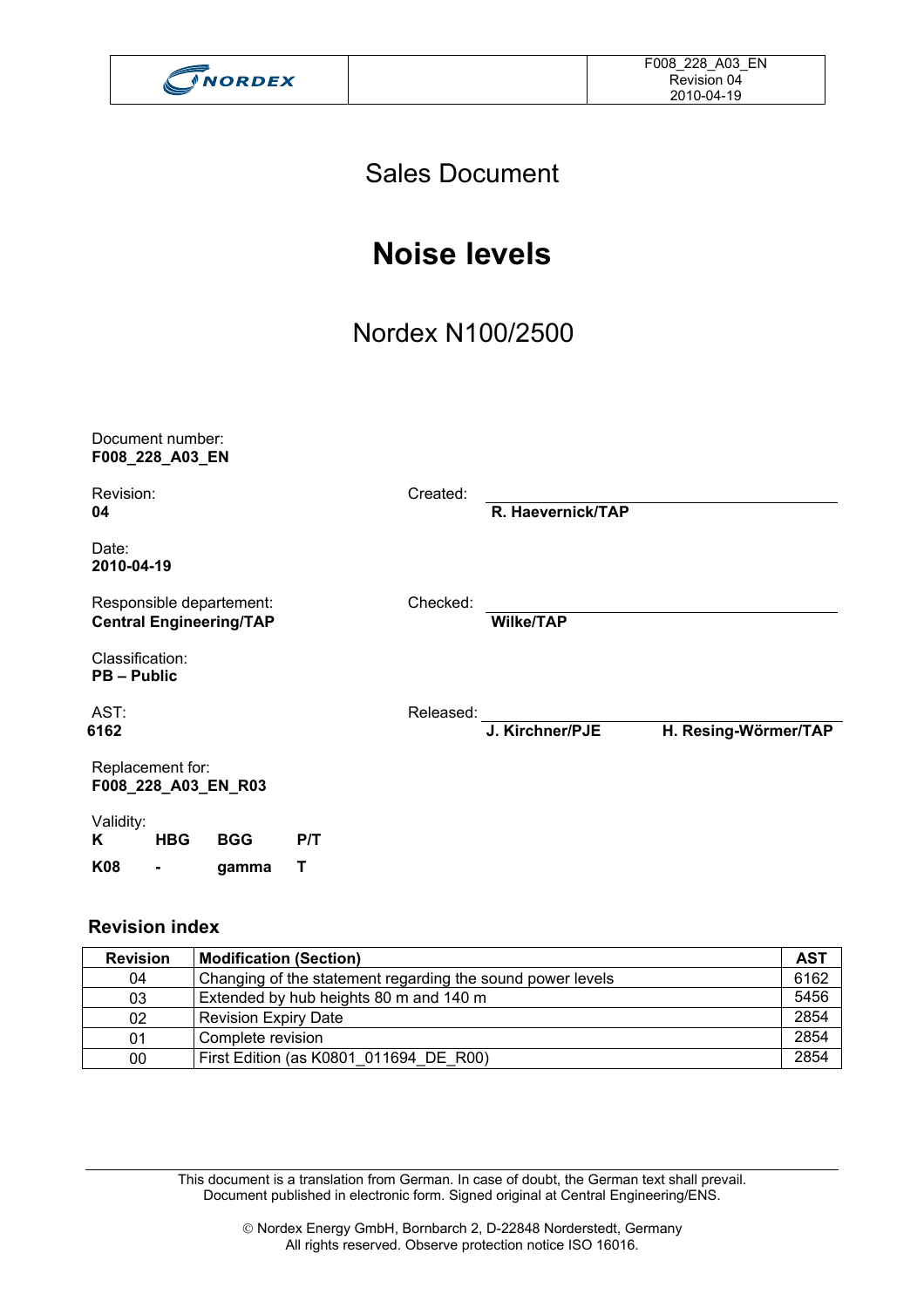

# Noise levels

Nordex N100/2500

This document is a translation from German. In case of doubt, the German text shall prevail. Document published in electronic form. Signed original at Central Engineering/ENS.

> Nordex Energy GmbH, Bornbarch 2, D-22848 Norderstedt, Germany All rights reserved. Observe protection notice ISO 16016.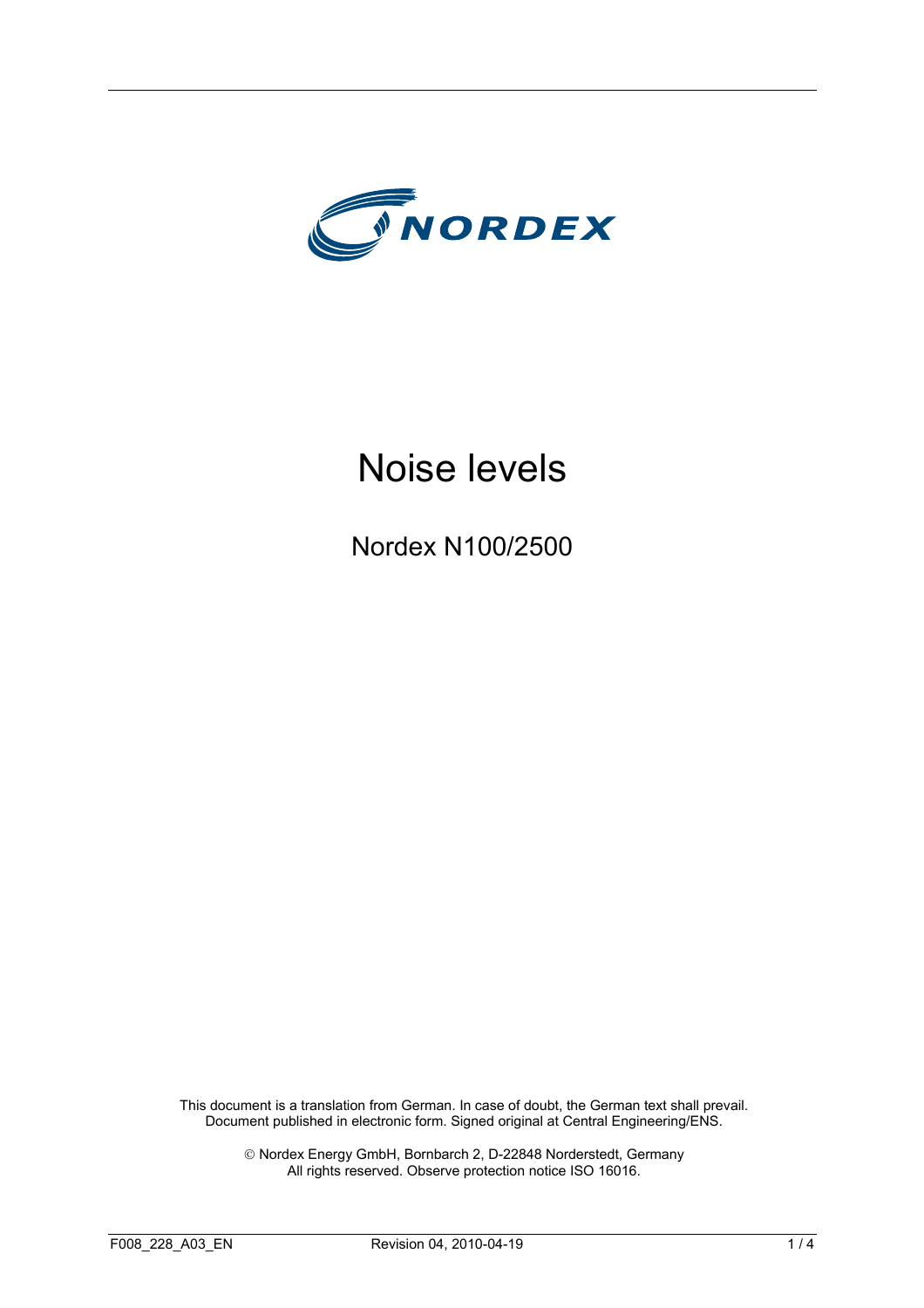

### Noise Emission Nordex N100/2500

### Noise levels according to IEC 61400-11: 2002 [1] **Hub height: 80 m**

| <b>Standardised</b><br>wind speed<br>(at 10 m height) | <b>Apparent sound</b><br>power level |
|-------------------------------------------------------|--------------------------------------|
| $V_s$ [m/s]                                           | $L_{WA}$ [dB(A)]                     |
|                                                       |                                      |
| 3                                                     | 96.8                                 |
| 4                                                     | 98.8                                 |
| 5                                                     | 101.1                                |
| 6                                                     | 104.4                                |
|                                                       | 105.8                                |
| 8                                                     | 106.0                                |
| 9                                                     | 106.0                                |
| 10                                                    | 106.0                                |
| 11                                                    | 106.0                                |
| 12                                                    | 106.0                                |

The calculation of the standardised wind speed at 10 m height according to IEC 61400- 11:2002 [1] is based on a terrain roughness length  $z_0 = 0.05$  m. The actual wind speed at 10 m height can be different to the standardised wind speed depending on the actual terrain roughness length.

The noise can be tonal in the vicinity of wind turbines. The specified sound power levels include potential tonal penalties  $K_{TN}$  according to "Technische Richtlinien für Windenergieanlagen" [2], without taking account any tonality  $K_{TN} \leq 2$  dB.

The specified sound power levels are expected values in terms of statistics. Results of single measurements will be within the confidence interval according to IEC 61400-14 [4].

Measurements are to be carried out by a measuring institute accredited for noise emission measurements at wind turbines according to ISO/IEC 17025 [3] at the reference position as defined in IEC 61400-11 [1]. The data analysis must be carried out according to the preferred method 1 of IEC 61400-11 [1]. The tonal penalties in the vicinity of wind turbines  $K_{TN}$  based on these measurements are to be determined according to "Technische Richtlinien für Windenergieanlagen" [2].

- [1] IEC 61400-11 ed. 2: Wind Turbine Generator Systems Part 11: Acoustic Noise Measurement Techniques; 2002-12
- [2] Technische Richtlinie für Windenergieanlagen Teil 1: Bestimmung der Schallemissionswerte, Revision 18; FGW 2008-02
- [3] ISO/IEC 17025: General requirements for the competence of testing and calibration laboratories; 2005-08
- [4] IEC 61400-14, Wind turbines Part 14: Declaration of apparent sound power level and tonality values, first edition, 2005-03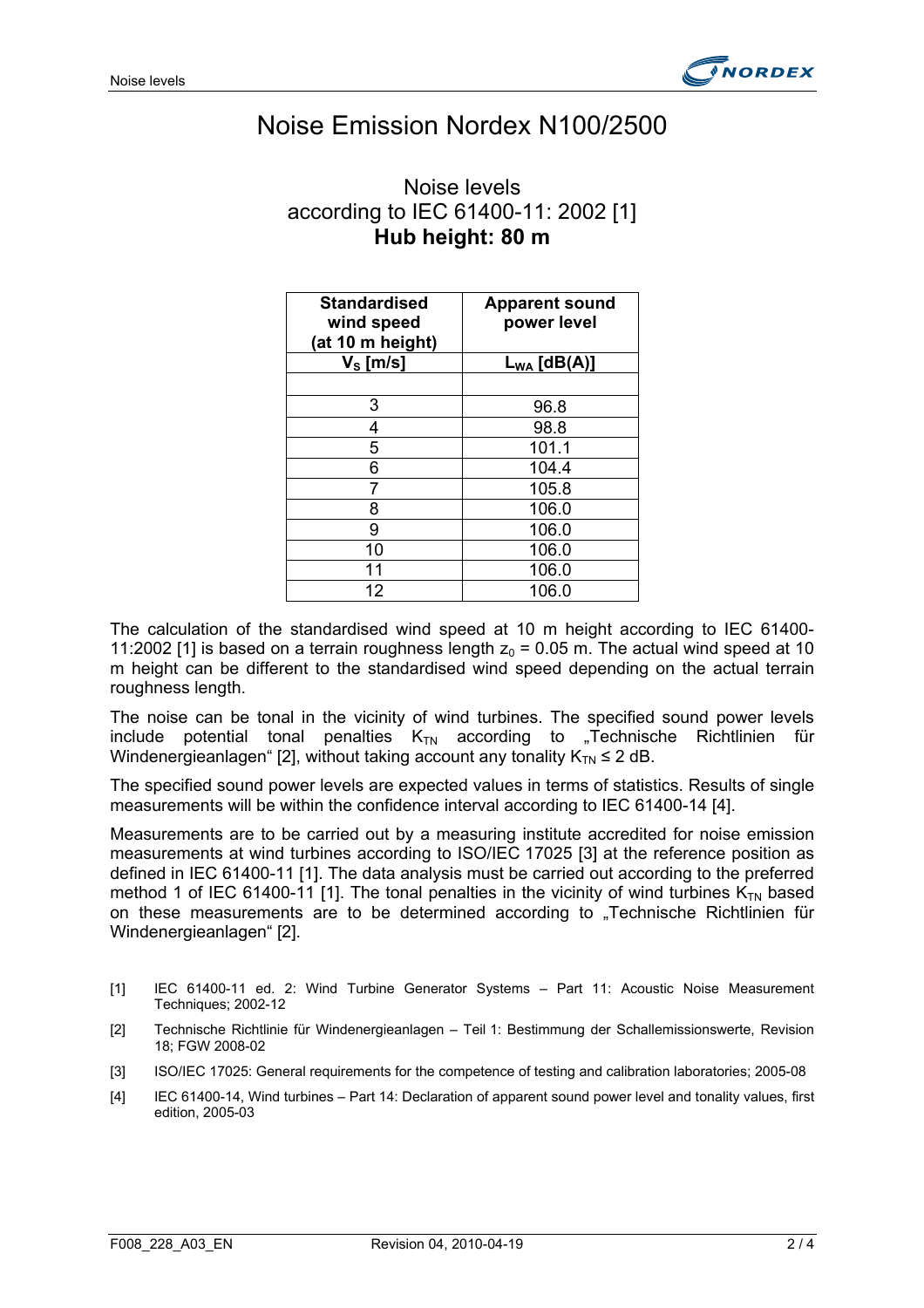

### Noise Emission Nordex N100/2500

| Noise levels                        |  |  |
|-------------------------------------|--|--|
| according to IEC 61400-11: 2002 [1] |  |  |
| Hub height: 100 m                   |  |  |

| <b>Standardised</b><br>wind speed<br>(at 10 m height) | <b>Apparent sound</b><br>power level |
|-------------------------------------------------------|--------------------------------------|
| $\mathsf{V}_{\mathsf{S}}\left[\mathsf{m/s}\right]$    | $L_{WA}$ [dB(A)]                     |
|                                                       |                                      |
| 3                                                     | 97.0                                 |
| 4                                                     | 99.0                                 |
| 5                                                     | 101.5                                |
| 6                                                     | 105.0                                |
|                                                       | 106.0                                |
| 8                                                     | 106.0                                |
| 9                                                     | 106.0                                |
| 10                                                    | 106.0                                |
| 11                                                    | 106.0                                |
| 12                                                    | 106.0                                |

The calculation of the standardised wind speed at 10 m height according to IEC 61400- 11:2002 [1] is based on a terrain roughness length  $z_0 = 0.05$  m. The actual wind speed at 10 m height can be different to the standardised wind speed depending on the actual terrain roughness length.

The noise can be tonal in the vicinity of wind turbines. The specified sound power levels include potential tonal penalties  $K_{TN}$  according to "Technische Richtlinien für Windenergieanlagen" [2], without taking account any tonality  $K_{TN} \leq 2$  dB.

The specified sound power levels are expected values in terms of statistics. Results of single measurements will be within the confidence interval according to IEC 61400-14 [4].

Measurements are to be carried out by a measuring institute accredited for noise emission measurements at wind turbines according to ISO/IEC 17025 [3] at the reference position as defined in IEC 61400-11 [1]. The data analysis must be carried out according to the preferred method 1 of IEC 61400-11 [1]. The tonal penalties in the vicinity of wind turbines  $K_{TN}$  based on these measurements are to be determined according to "Technische Richtlinien für Windenergieanlagen" [2].

- [1] IEC 61400-11 ed. 2: Wind Turbine Generator Systems Part 11: Acoustic Noise Measurement Techniques; 2002-12
- [2] Technische Richtlinie für Windenergieanlagen Teil 1: Bestimmung der Schallemissionswerte, Revision 18; FGW 2008-02
- [3] ISO/IEC 17025: General requirements for the competence of testing and calibration laboratories; 2005-08
- [4] IEC 61400-14, Wind turbines Part 14: Declaration of apparent sound power level and tonality values, first edition, 2005-03